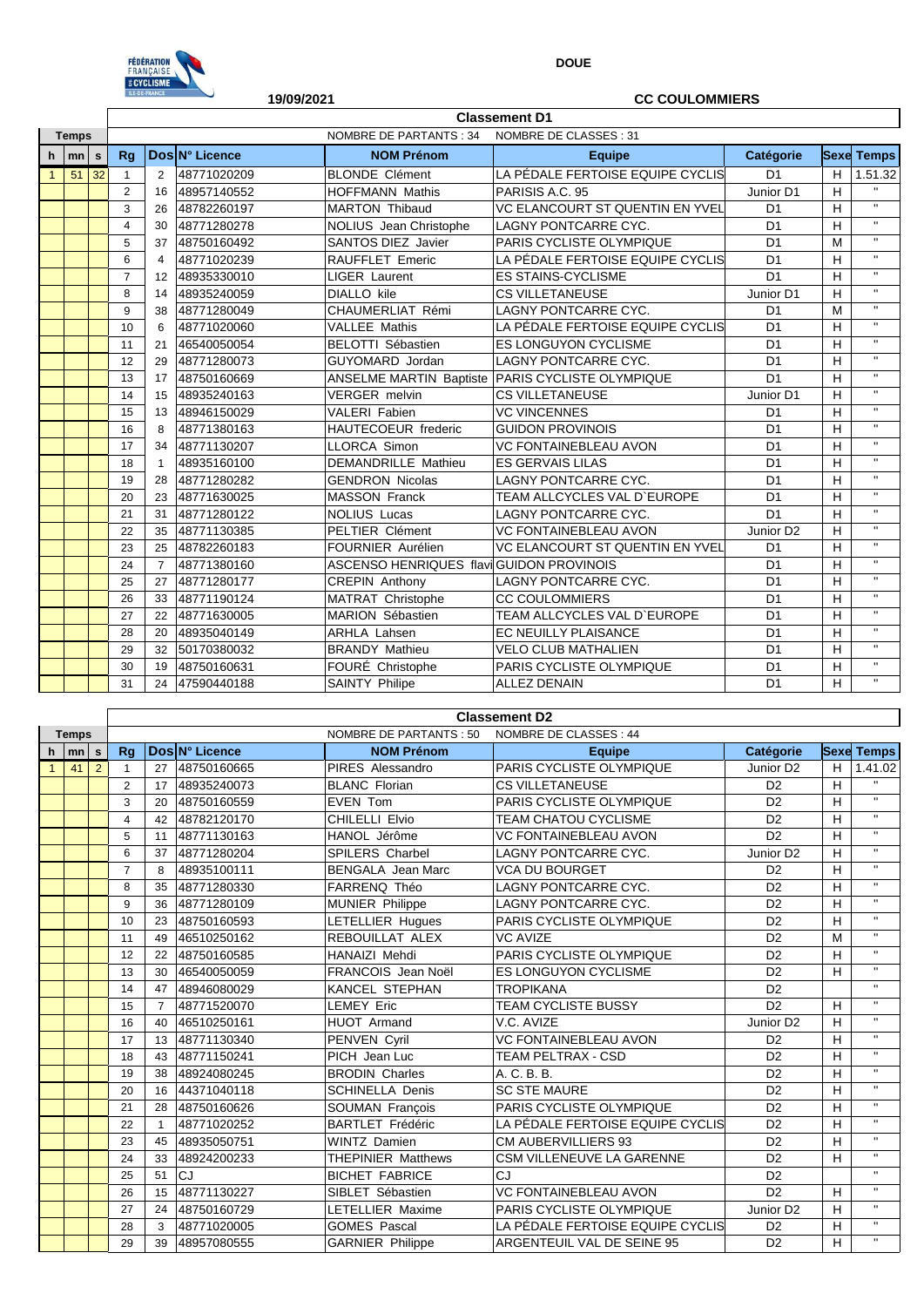|  | 30 | 4              | 48771020212 | <b>MOULIN Basile</b>       | ILA PÉDALE FERTOISE EQUIPE CYCLIS | Junior D <sub>2</sub> | H | $\mathbf{H}$ |
|--|----|----------------|-------------|----------------------------|-----------------------------------|-----------------------|---|--------------|
|  | 31 | 26             | 48750160491 | MILOT Valere               | PARIS CYCLISTE OLYMPIQUE          | D <sub>2</sub>        | H | $\mathbf{H}$ |
|  | 32 | 50             | <b>ICJ</b>  | <b>FEYDEL ADRIEN</b>       | CJ                                | D <sub>2</sub>        |   | н.           |
|  | 33 | 53             | 48771280041 | <b>DEWAELE Thomas</b>      | ILAGNY PONTCARRE CYC.             | D <sub>2</sub>        | M | $\mathbf{H}$ |
|  | 34 | 31             | 48771630029 | <b>BOUKIR Rachid</b>       | TEAM ALLCYCLES VAL D'EUROPE       | D <sub>2</sub>        | H | $\mathbf{H}$ |
|  | 35 | 41             | 46510250164 | <b>REBOUILLAT Emmanuel</b> | IV.C. AVIZE                       | D <sub>2</sub>        | H | $\mathbf{H}$ |
|  | 36 | 46             | 47020530049 | <b>AUBRY ANTOINE</b>       | VC CHÂTEAU THIERRY                | D <sub>2</sub>        | M | $\mathbf{H}$ |
|  | 37 | 34             | 48771280311 | <b>CARPENTIER Laurent</b>  | ILAGNY PONTCARRE CYC.             | D <sub>2</sub>        | H | $\mathbf{H}$ |
|  | 38 | 9              | 48935100165 | UHL Jérôme                 | <b>VCA DU BOURGET</b>             | D <sub>2</sub>        | H | $\mathbf{H}$ |
|  | 39 | $\overline{2}$ | 48771020100 | BOUDOT Jérôme              | ILA PÉDALE FERTOISE EQUIPE CYCLIS | D <sub>2</sub>        | H | $\mathbf{H}$ |
|  | 40 | 10             | 48924150227 | LELEDY TITOUAN             | COURBEVOIE SPORTS CYCLISME        | Junior D <sub>2</sub> | H |              |
|  | 41 | 21             | 48750160637 | <b>GONIEAUX Frédéric</b>   | PARIS CYCLISTE OLYMPIQUE          | D <sub>2</sub>        | H | $\mathbf{H}$ |
|  | 42 | 12             | 48771130277 | <b>JOSWIAK Ludovic</b>     | <b>VC FONTAINEBLEAU AVON</b>      | D <sub>2</sub>        | H | $\mathbf{H}$ |
|  | 43 | 32             | 48771590031 | <b>PRIGENT Killian</b>     | <b>VELO CLUB DE COMPANS</b>       | Junior D <sub>2</sub> | H | $\mathbf{H}$ |
|  | 44 | 14             | 48771130359 | ROLLAND Yann               | <b>VC FONTAINEBLEAU AVON</b>      | D <sub>2</sub>        | H | п.           |

|              |              |    | <b>Classement D3</b>                                    |                |                |                            |                                  |                |             |              |  |  |
|--------------|--------------|----|---------------------------------------------------------|----------------|----------------|----------------------------|----------------------------------|----------------|-------------|--------------|--|--|
|              | <b>Temps</b> |    | <b>NOMBRE DE PARTANTS: 38</b><br>NOMBRE DE CLASSES : 37 |                |                |                            |                                  |                |             |              |  |  |
| $\mathbf h$  | m n          |    | Rq                                                      |                | Dos N° Licence | <b>NOM Prénom</b>          | <b>Equipe</b>                    | Catégorie      | <b>Sexe</b> | <b>Temps</b> |  |  |
| $\mathbf{1}$ | 28           | 50 | $\mathbf{1}$                                            | 17             | 48771630009    | CIVALLERO José             | TEAM ALLCYCLES VAL D'EUROPE      | D <sub>3</sub> | H           | 1.28.50      |  |  |
|              |              |    | $\overline{2}$                                          | 21             | 48913480003    | <b>TISSIER Thierry</b>     | CC SAINT PIERRE DU PERRAY        | D <sub>3</sub> | H           | $\mathbf{u}$ |  |  |
|              |              |    | 3                                                       | $\overline{2}$ | 48935130311    | LEMAITRE Laurent           | <b>USM GAGNY</b>                 | D <sub>3</sub> | H           | $\mathbf{H}$ |  |  |
|              |              |    | $\overline{4}$                                          | 11             | 48946160049    | <b>BOTTINI William</b>     | UC BORDS DE MARNE                | D <sub>3</sub> | H           | $\mathbf{H}$ |  |  |
|              |              |    | 5                                                       | 36             | 4702053044     | <b>AULAGNON NICOLAS</b>    | EC CHÂTEAU THIERRY               | D <sub>3</sub> | M           | $\mathbf{H}$ |  |  |
|              |              |    | 6                                                       | 6              | 48771020218    | OILLIC Alan                | LA PÉDALE FERTOISE EQUIPE CYCLIS | D <sub>3</sub> | H           | $\mathbf{H}$ |  |  |
|              |              |    | $\overline{7}$                                          | 28             | 48924020107    | <b>LHUISSIER Gilbert</b>   | LES BLEUS DE FRANCE              | D <sub>3</sub> | H           | $\mathbf{H}$ |  |  |
|              |              |    | 8                                                       | 35             | 48771280104    | CABRAS Antonio             | LAGNY PONTCARRE CYC.             | D <sub>3</sub> | H           | $\mathbf{H}$ |  |  |
|              |              |    | 9                                                       | 3              | 48935130324    | MARTORELL Laurent          | <b>USM GAGNY</b>                 | D <sub>3</sub> | H           | $\mathbf{H}$ |  |  |
|              |              |    | 10                                                      | 33             | 48935300005    | <b>DESFEUX Sylvain</b>     | US MONTFERMEIL                   | D <sub>3</sub> | H           | $\mathbf{H}$ |  |  |
|              |              |    | 11                                                      | 19             | 48771140057    | JADAUT Yann                | <b>JS FERTE GAUCHER</b>          | D <sub>3</sub> | H           | $\mathbf{H}$ |  |  |
|              |              |    | 12                                                      | 5              | 48957140081    | PIRIOU Bruno               | PARISIS A.C. 95                  | D <sub>3</sub> | H           | $\mathbf{H}$ |  |  |
|              |              |    | 13                                                      | 13             | 48750160248    | PERDRIEAU François         | PARIS CYCLISTE OLYMPIQUE         | D <sub>3</sub> | H           | $\mathbf{H}$ |  |  |
|              |              |    | 14                                                      | $\overline{7}$ | 48771020266    | STUMPF Franck              | LA PÉDALE FERTOISE EQUIPE CYCLIS | D <sub>3</sub> | H           | $\mathbf{H}$ |  |  |
|              |              |    | 15                                                      | 37             | 48782160123    | <b>PRETS JEAN-LUC</b>      | EC VELIZY 78                     | D <sub>3</sub> | M           | $\mathbf{H}$ |  |  |
|              |              |    | 16                                                      | 30             | 46510250151    | <b>TURPIN JEREMY</b>       | V.C. AVIZE                       | D <sub>3</sub> | н           | $\mathbf{H}$ |  |  |
|              |              |    | 17                                                      | 16             | 48935040095    | DESESQUELLE William        | EC NEUILLY PLAISANCE             | D <sub>3</sub> | H           | $\mathbf{H}$ |  |  |
|              |              |    | 18                                                      | 8              | 48771520074    | ZANN Jean Yves             | TEAM CYCLISTE BUSSY              | D <sub>3</sub> | H           | $\mathbf{H}$ |  |  |
|              |              |    | 19                                                      | 32             | 48935300041    | CALLICO Bruno              | <b>US MONTFERMEIL</b>            | D <sub>3</sub> | H           | $\mathbf{H}$ |  |  |
|              |              |    | 20                                                      | 14             | 48750160727    | PIEDELOUP Fabien           | PARIS CYCLISTE OLYMPIQUE         | D <sub>3</sub> | H           | $\mathbf{H}$ |  |  |
|              |              |    | 21                                                      | 39             | 48935340001    | <b>ARBEY Eric</b>          | <b>CYCLING 4 FUN</b>             | D <sub>3</sub> | M           | $\mathbf{H}$ |  |  |
|              |              |    | 22                                                      | $\overline{4}$ | 48935100113    | CONGY Philippe             | <b>VCA DU BOURGET</b>            | D <sub>3</sub> | H           | $\mathbf{H}$ |  |  |
|              |              |    | 23                                                      | 25             | 48771150253    | <b>BOUCHER</b> Jean Michel | <b>TEAM PELTRAX - CSD</b>        | D <sub>3</sub> | H           | $\mathbf{H}$ |  |  |
|              |              |    | 24                                                      | 24             | 48771190117    | <b>HERNANDEZ Leonides</b>  | <b>CC COULOMMIERS</b>            | D <sub>3</sub> | H           | $\mathbf{H}$ |  |  |
|              |              |    | 25                                                      | 38             | 48935040119    | PERRIN Bruno               | EC NEUILLY PLAISANCE             | D <sub>3</sub> | M           | $\mathbf{H}$ |  |  |
|              |              |    | 26                                                      | $\overline{1}$ | 48750240225    | RENAIS Rodolphe            | US METRO TRANSPORTS              | D <sub>3</sub> | H           | $\mathbf{H}$ |  |  |
|              |              |    | 27                                                      | 40             | 4,7021E+11     | VIGNAUD STEPHANE           | EC CHÂTEAU THIERRY               | D <sub>3</sub> | M           | $\mathbf{H}$ |  |  |
|              |              |    | 28                                                      | 10             | 48946150063    | <b>BOLOT Thomas</b>        | <b>VC VINCENNES</b>              | D <sub>3</sub> | H           | $\mathbf{H}$ |  |  |
|              |              |    | 29                                                      | 18             | 48771630028    | <b>TIERCE Eddy</b>         | TEAM ALLCYCLES VAL D'EUROPE      | D <sub>3</sub> | H           | $\mathbf{H}$ |  |  |
|              |              |    | 30                                                      | 31             | 48957080571    | PASQUIER Olivier           | ARGENTEUIL VAL DE SEINE 95       | D <sub>3</sub> | H           | $\mathbf{H}$ |  |  |
|              |              |    | 31                                                      | 26             | 48771150124    | <b>DE OLIVEIRA Carlos</b>  | TEAM PELTRAX - CSD               | D <sub>3</sub> | H           | $\mathbf{H}$ |  |  |
|              |              |    | 32                                                      | 29             | 48782160102    | MICHAELI Andre             | EC VELIZY 78                     | D <sub>3</sub> | H           | $\mathbf{H}$ |  |  |
|              |              |    | 33                                                      | 27             | 48771150031    | SEGUIN Frédéric            | <b>TEAM PELTRAX - CSD</b>        | D <sub>3</sub> | H           | $\mathbf{H}$ |  |  |
|              |              |    | 34                                                      | 20             | 48946070071    | <b>DEVILLERS</b> Stéphane  | US ALFORTVILLE CYCLISME          | D <sub>3</sub> | H           | $\mathbf{H}$ |  |  |
|              |              |    | 35                                                      | 23             | 48771190026    | GAUTHE Fabien              | <b>CC COULOMMIERS</b>            | D <sub>3</sub> | H           | $\mathbf{H}$ |  |  |
|              |              |    | 36                                                      | 34             | 48935340008    | GAVELLE Michel             | <b>CYCLING 4 FUN</b>             | D <sub>3</sub> | H           | $\mathbf{H}$ |  |  |
|              |              |    | 37                                                      | 9              | 48771080019    | <b>SENET Frédéric</b>      | AS CHELLES                       | D <sub>3</sub> | H.          | $\mathbf{H}$ |  |  |

|              |                      |    |    |    |                |                            | <b>Classement D4</b>             |                |   |                   |
|--------------|----------------------|----|----|----|----------------|----------------------------|----------------------------------|----------------|---|-------------------|
| <b>Temps</b> |                      |    |    |    |                | NOMBRE DE PARTANTS : 55    | NOMBRE DE CLASSES: 49            |                |   |                   |
| h.           | $\vert$ mn $\vert$ s |    | Rq |    | Dos N° Licence | <b>NOM Prénom</b>          | <b>Equipe</b>                    | Catégorie      |   | Sexe Temps        |
|              | 31                   | 19 |    | 41 | 47020970046    | LETE Frédéric              | IEC CHATEAU THIERRY              | D4             | н | 1.31.19           |
|              |                      |    | 2  | 35 | 48935040121    | <b>NOLIUS Bernard</b>      | <b>EC NEUILLY PLAISANCE</b>      | D4             | н | $^{\prime\prime}$ |
|              |                      |    | 3  | 6  | 48771190041    | BORROZ Jean Louis          | <b>CC COULOMMIERS</b>            | D <sub>4</sub> | н | $\mathbf{H}$      |
|              |                      |    | 4  | 57 | 48918000022    | <b>WESELAQUI Daniel</b>    | IINDIVIDUELLE                    | D <sub>4</sub> | M | $\mathbf{H}$      |
|              |                      |    | 5  |    | 48771020285    | HORNN Jean Pierre          | LA PÉDALE FERTOISE EQUIPE CYCLIS | D <sub>4</sub> | н | $\mathbf{H}$      |
|              |                      |    | 6  | 39 | 48771630019    | PHILIPPE Thierry           | TEAM ALLCYCLES VAL D'EUROPE      | D <sub>4</sub> | H | $\mathbf{H}$      |
|              |                      |    |    | 23 | 48771160045    | <b>PICHOT Thierry</b>      | LE MEE SPORTS                    | D <sub>4</sub> | н | $\mathbf{H}$      |
|              |                      |    | 8  | 10 | 48935230006    | <b>DEWILDE</b> Philippe    | <b>EC NOISEENNE</b>              | D <sub>4</sub> | н | $\mathbf{H}$      |
|              |                      |    | 9  | 42 | 48782280276    | <b>BIARNE Marc</b>         | US MAULE CYCLISME                | D <sub>4</sub> | н | $\mathbf{H}$      |
|              |                      |    | 10 | 32 | 48935040022    | FOUESNANT Frédéric         | <b>EC NEUILLY PLAISANCE</b>      | D4             | н | $\mathbf{H}$      |
|              |                      |    | 11 | 20 | 48935100249    | <b>CREUSILLET Stéphane</b> | <b>VCA DU BOURGET</b>            | D <sub>4</sub> | н | $\mathbf{H}$      |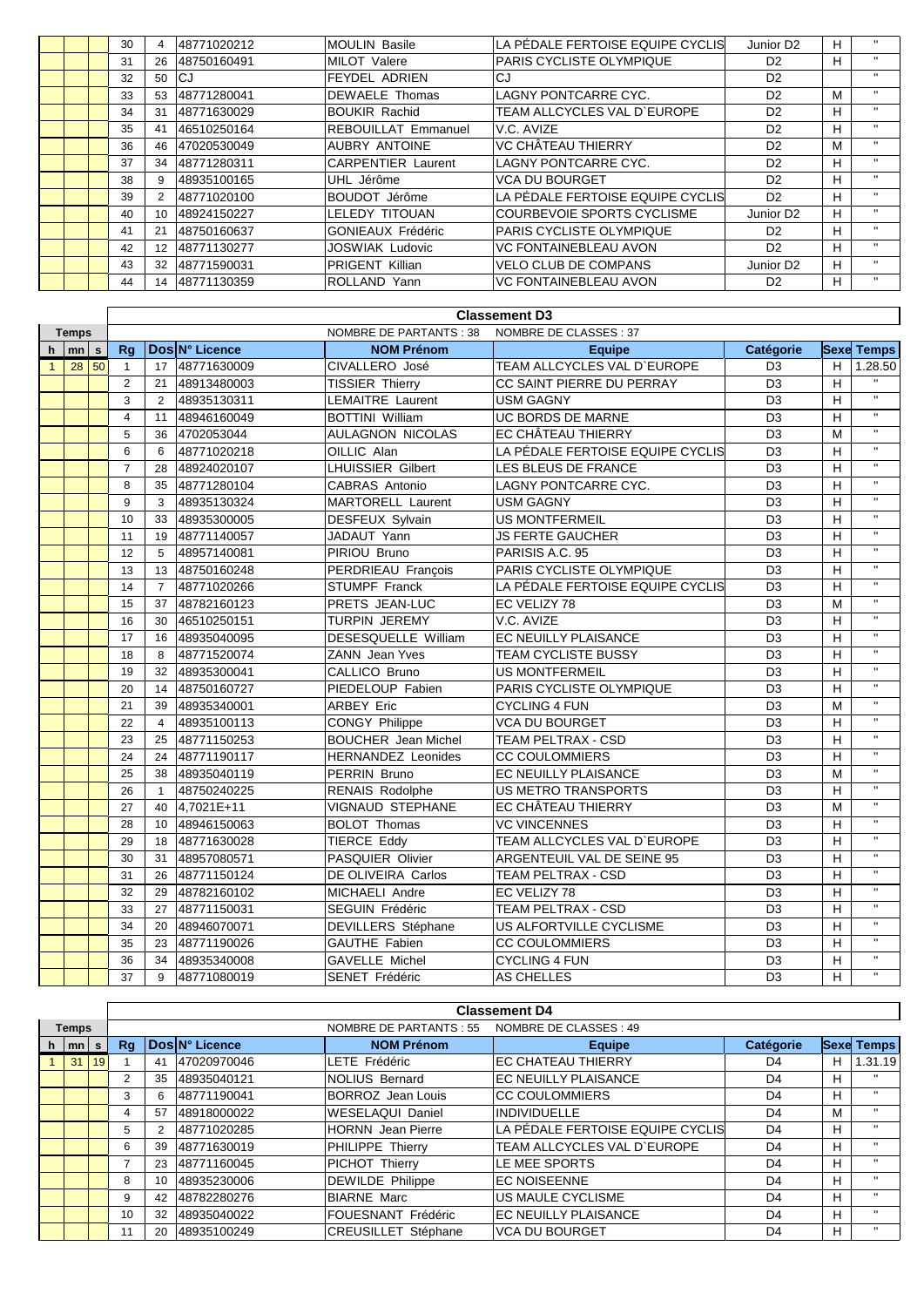|  | 12 | $\overline{4}$ | 48771020258    | <b>LUTON Amaury</b>      | LA PÉDALE FERTOISE EQUIPE CYCLIS       | D <sub>3</sub> | D | $\mathbf{H}$       |
|--|----|----------------|----------------|--------------------------|----------------------------------------|----------------|---|--------------------|
|  | 13 |                | 12 48935300002 | <b>FLEURY Marc</b>       | <b>US MONTFERMEIL</b>                  | D <sub>4</sub> | H | $\mathbf{H}$       |
|  | 14 | 24             | 48913070378    | JEANNEQUIN Louna         | <b>EC MONTGERON VIGNEUX</b>            | Junior         | D | $\mathbf{H}$       |
|  | 15 |                | 22 48771160029 | <b>BOUGAMONT Jannick</b> | LE MEE SPORTS                          | D <sub>4</sub> | H | $\mathbf{H}$       |
|  | 16 | 8              | 48771190153    | <b>MENNESSON Michel</b>  | <b>CC COULOMMIERS</b>                  | D <sub>4</sub> | H | $\mathbf{H}$       |
|  | 17 | 36             | 48935040158    | NOURRY LAURENT           | EC NEUILLY PLAISANCE                   | D <sub>4</sub> | H | $\mathbf{H}$       |
|  | 18 | 53             | 48771150210    | <b>REINE Thierry</b>     | <b>TEAM PELTRAX - CSD</b>              | D <sub>4</sub> | H | $\mathbf{H}$       |
|  | 19 | 9              | 48771190071    | <b>MONDAMERT Patrick</b> | <b>CC COULOMMIERS</b>                  | D <sub>4</sub> | H | $\mathbf{H}$       |
|  | 20 | $\overline{7}$ | 48771190031    | <b>HERVILLARD Gilles</b> | <b>CC COULOMMIERS</b>                  | D <sub>4</sub> | H | $\mathbf{H}$       |
|  | 21 | 25             | 48913070255    | PAPINAUD Joël            | EC MONTGERON VIGNEUX                   | D <sub>4</sub> | H | $\bar{\mathbf{H}}$ |
|  | 22 | 19             | 48935100100    | <b>BROCQUE Michel</b>    | <b>VCA DU BOURGET</b>                  | D <sub>4</sub> | H | $\mathbf{u}$       |
|  | 23 | 37             | 48935040141    | RICHARD Jean Luc         | EC NEUILLY PLAISANCE                   | D <sub>4</sub> | H | $\mathbf{H}$       |
|  | 24 | 45             | 48771280134    | <b>BOUYER</b> Jacques    | LAGNY PONTCARRE CYC.                   | D <sub>4</sub> | H | $\mathbf{H}$       |
|  | 25 | 14             | 48913220036    | <b>BARTAU Didier</b>     | <b>US RIS ORANGIS</b>                  | D <sub>4</sub> | H | $\mathbf{H}$       |
|  | 26 | 52             | 48771150250    | PICH Sylvie              | <b>TEAM PELTRAX - CSD</b>              | D <sub>3</sub> | D | $\mathbf{H}$       |
|  | 27 | 13             | 48935300062    | ROSSETTO Alain           | <b>US MONTFERMEIL</b>                  | D <sub>4</sub> | H | $\mathbf{H}$       |
|  | 28 | 30             | 48935040058    | <b>ELICE Vincent</b>     | EC NEUILLY PLAISANCE                   | D <sub>4</sub> | H | $\mathbf{H}$       |
|  | 29 | 15             | 48957100160    | <b>MALO Eric</b>         | <b>AC VAL D'OISE</b>                   | D <sub>4</sub> | H | $\mathbf{H}$       |
|  | 30 | 28             | 48771240022    | MACHIN Jean Philippe     | <b>VC SAINT-MAMMES</b>                 | D <sub>4</sub> | H | $\mathbf{H}$       |
|  | 31 | 21             | 48782160091    | <b>CHOISNE Alain</b>     | EC VELIZY 78                           | D <sub>4</sub> | H | $\mathbf{H}$       |
|  | 32 | 17             | 48924030036    | <b>GIROU Philippe</b>    | RUEIL A.C.                             | D <sub>4</sub> | H | $\mathbf{H}$       |
|  | 33 | 40             | 44450830177    | <b>LEROUGE Patrick</b>   | <b>GUIDON CHALETTOIS</b>               | D <sub>4</sub> | H |                    |
|  | 34 | 26             | 48913070331    | <b>REMY Sandra</b>       | EC MONTGERON VIGNEUX                   | D <sub>1</sub> | D | $\mathbf{u}$       |
|  | 35 | 43             | 48771130286    | <b>MERCIER Thierry</b>   | <b>VC FONTAINEBLEAU AVON</b>           | D <sub>4</sub> | H | $\mathbf{u}$       |
|  | 36 | 44             | 42891050244    | FRISQUET Joël            | <b>VELO CLUB DU SENONAIS</b>           | D <sub>4</sub> | H | $\mathbf{H}$       |
|  | 37 | 3              | 48771020282    | LEJEUNE Alain            | LA PÉDALE FERTOISE EQUIPE CYCLIS       | D <sub>4</sub> | H | $\bar{\mathbf{H}}$ |
|  | 38 | $\overline{1}$ | 48771320010    | <b>HATON Christian</b>   | UNION SPORTIVE TRILPORT GERMIGN        | D <sub>4</sub> | H | $\mathbf{H}$       |
|  | 39 | 49             | 48750080007    | <b>THOMAS Bernard</b>    | <b>VELO CLUB DES VETERANS PARISIEN</b> | D <sub>4</sub> | H | $\mathbf{H}$       |
|  | 40 | 46             | 48771280158    | CHARAGEAT Jean Pierre    | LAGNY PONTCARRE CYC.                   | D <sub>4</sub> | H | $\mathbf{H}$       |
|  | 41 | 5              | 48771020294    | <b>OLIVEIRA Michel</b>   | LA PÉDALE FERTOISE EQUIPE CYCLIS       | D <sub>4</sub> | H | $\mathbf{H}$       |
|  | 42 | 34             | 48935040048    | <b>LEFRANCOIS Alain</b>  | EC NEUILLY PLAISANCE                   | D <sub>4</sub> | H | $\mathbf{H}$       |
|  | 43 | 55             | <b>CJ</b>      | <b>TRASSAERT THIERRY</b> | EC CHÂTEAU THIERRY                     | D <sub>4</sub> | M | $\mathbf{H}$       |
|  | 44 | 29             | 48771240037    | <b>VITRY Patrice</b>     | <b>VC SAINT-MAMMES</b>                 | D <sub>4</sub> | H | $\mathbf{H}$       |
|  | 45 | 27             | 48957140117    | <b>PAYRAT Patrick</b>    | PARISIS A.C. 95                        | D <sub>4</sub> | H | $\mathbf{H}$       |
|  | 46 | 31             | 48935040059    | FORRAT Guy               | EC NEUILLY PLAISANCE                   | D <sub>4</sub> | н | $\mathbf{H}$       |
|  | 47 | 33             | 48935040070    | LE FUR Claude            | EC NEUILLY PLAISANCE                   | D <sub>4</sub> | H | $\mathbf{H}$       |
|  | 48 | 48             | 48771140085    | <b>OXOBY Daniel</b>      | <b>JS FERTE GAUCHER</b>                | D <sub>4</sub> | Н | $\mathbf{u}$       |
|  | 49 | 51             | 48924200211    | MOYNET Christophe        | CSM VILLENEUVE LA GARENNE              | D <sub>4</sub> | H | $\mathbf{u}$       |